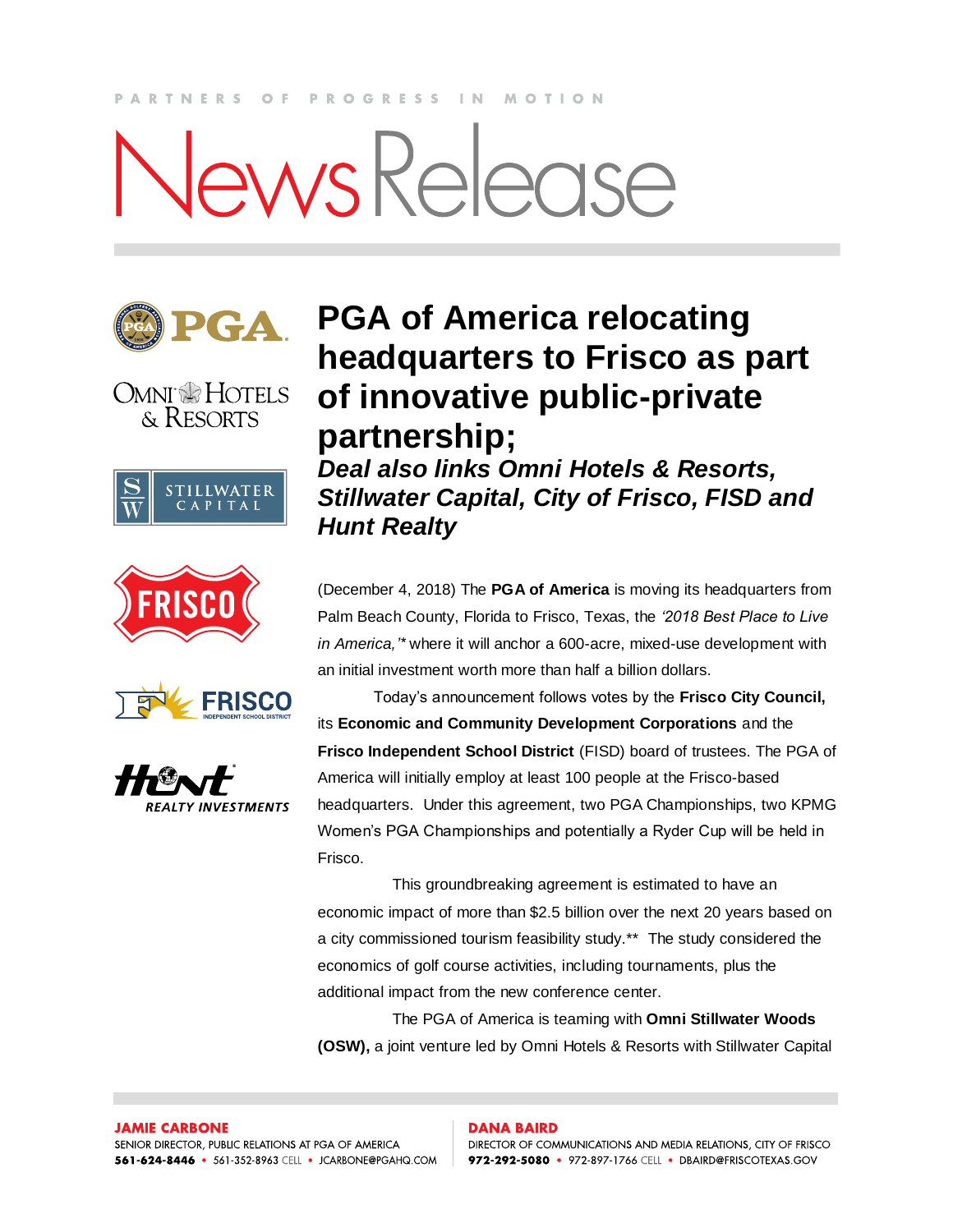## NewsRelease CONTINUED

#### (2 of 5)

and Woods Capital**;** the **City of Frisco**, as well as its **Economic and Community Development Corporations**; and the **Frisco Independent School District.**

"Our move to Frisco will be transcendent for the PGA of America," said **Seth Waugh, CEO, PGA of America.** "Everything great starts with a dream. This is the beginning of a bold, new journey as we bring together world-class partners in a world-class location – to deliver innovative and differentiated experiences for our nearly 29,000 PGA Golf Professionals, golfers of all abilities and our staff."

Two championship golf courses, a short course, and practice areas totaling 45 holes; a clubhouse; Class AA office space; a 500-room Omni resort and 127,000-square-foot conference center; a technologically advanced retail village; parks and open space plus several miles of trails, will complement this unique, signature development.

The PGA's Northern Texas Section will also move to PGA Frisco, where state of the art connectivity will provide opportunities to pilot promising new growth-of-the-game programming for all 41 Sections of the PGA of America.

A welcoming gateway at Frisco's northern border, the upscale development will be located at Rockhill Parkway and Legacy Drive, approximately one-third of a mile south of U.S. 380. The 600 acres are primarily situated within 2,500 acres being master planned by Hunt Realty Investments. The development will be open to the public, as well as golfers.

The entire project will have an initial, estimated public-private investment totaling more than \$520 million. The PGA of America will invest \$30 million to build its 100,000-square-foot global headquarters and education facility. OSW will invest \$455 million to purchase the land, construct the hotel, conference center, retail space, parking facilities, and golf courses. The golf course, club house, practice areas and associated public facilities will be owned by the city. More than 300 FISD high school golfers will practice at the facility on a weekly basis.

The agreement calls for the City of Frisco and its development corporations (each funded by a halfcent of Frisco's sales tax) and FISD to contribute no more than \$35 million toward development of the public facilities *(City of Frisco, \$13.3 million; Frisco Economic Development Corp. (FEDC), \$2.5 million; Frisco Community Development Corp. (FCDC), \$13.3 million; and FISD, \$5.8 million)*.

The City of Frisco will also provide performance incentives, which include a portion of hotel occupancy, mixed beverage, sales and property taxes generated by the hotel and associated retail on the site for a 20 year-period. These performance incentives are estimated to total between \$52 million and \$74 million. Additionally, the State of Texas will contribute all the hotel and sales tax, along with a portion

#### **KRISTEN CADENHEAD**

SENIOR COMMUNICATIONS MANAGER, OMNI HOTELS & RESORTS 469-513-3319 • KRISTEN.CADENHEAD@OMNIHOTELS.COM

### **MEGHAN CONE** COMMUNICATIONS ASST. DIRECTOR, FRISCO ISD

469-633-6068 • CONEM@FRISCOISD.ORG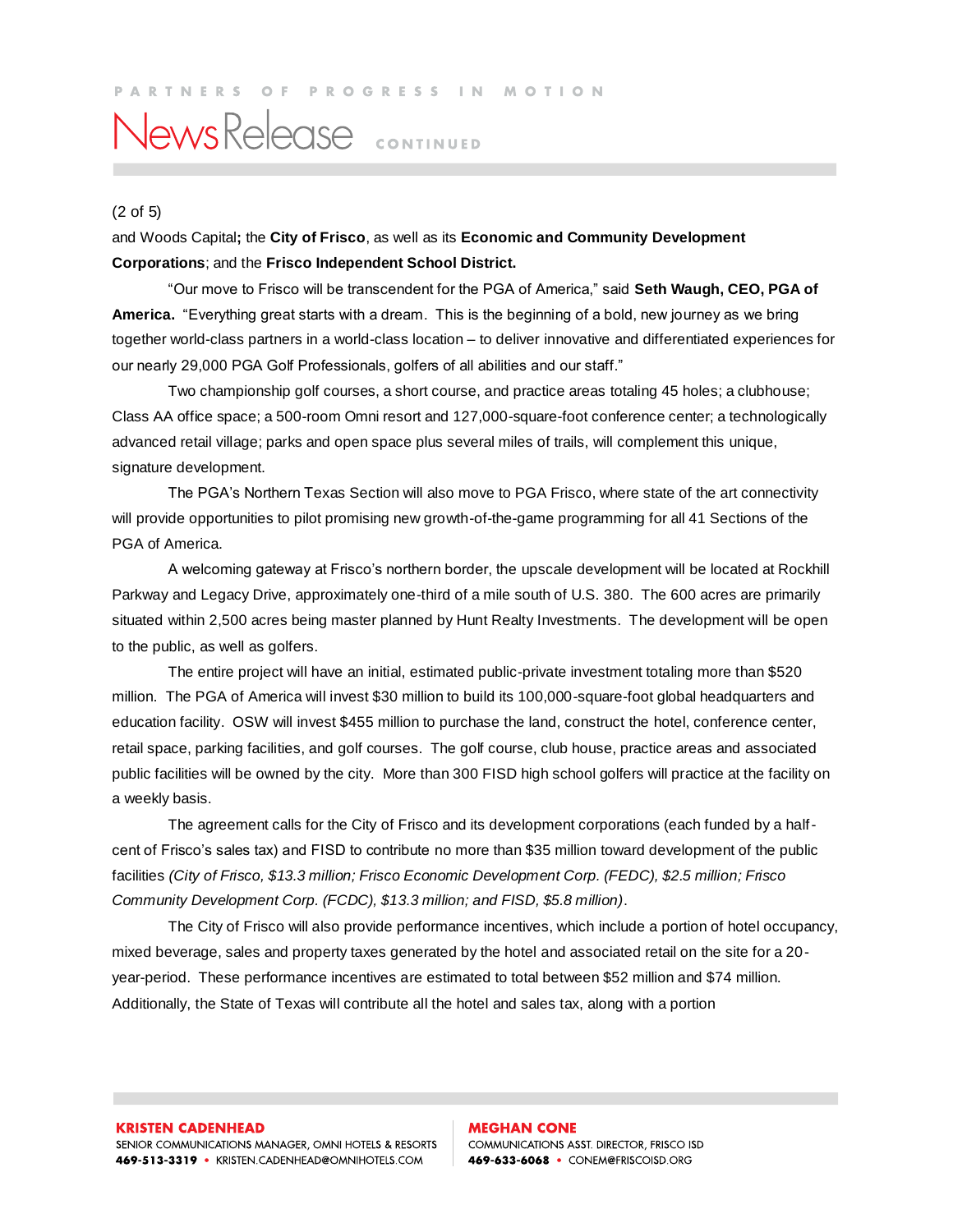## News Release CONTINUED

#### (3 of 5)

of mixed beverage tax collected on the project for 10 years. The state grant total, provided through Chapter 351 incentives, is valued at more than \$62.5 million over 10 years.

 FEDC is also investing \$14.3 million over a 15-year period for the PGA of America's headquarters relocation, job creation and PGA tournament incentives.

The initial 25-year agreement calls for the land and conference center to be publicly owned by the City of Frisco and operated by OSW, which will pay \$100,000 a year in rent to the city. That le ase will increase two percent after the fifth year of the development agreement. OSW is responsible for all maintenance and capital expenses while retaining revenues. Omni Hotels & Resorts will own and operate the resort.

"For years, the PGA of America has served its membership all across the nation where they engage their local communities, and help to raise over \$4 billion annually," said **Governor Greg Abbott**. "The decision to relocate their headquarters to Texas because of our business-friendly climate is a welcome one. I thank the PGA of America for the new jobs and investment that they will bring to the City of Frisco, wish them continued success, and welcome them to the Lone Star State, the home of champions."

"Today is both historic and transformational for the City of Frisco," said **Mayor Jeff Cheney**. "Not only will this signature development change the future of Frisco's northern landscape, it will transform the sport, growing a new generation of pros, fans and golf enthusiasts. As Sports City, USA, we're thrilled to partner with another world-class brand like the PGA of America. We're also honored Omni is, once again, committing such a huge investment in our community, recognizing the potential to grow entertainment, tourism and economic development in one of the fastest-growing cities in America."

"Partnering with the PGA of America and City of Frisco to build a brand new, luxurious golf resort in north Texas is an unprecedented move in the strategic growth of our company," said **Blake Rowling, president of TRT Holdings, Inc., parent company of Omni Hotels & Resorts.** "Omni is known for its elevated service and amenities, including golf, and this resort, alongside the headquarters of the PGA of America, promises to be a first-class development that will attract thousands of people per year."

"This is a tremendous opportunity for all of North Texas," said **Robert Elliott, co-founder, Stillwater Capital.** "Stillwater Capital is proud to play a part in conceiving and delivering a grand vision for this unique development."

"This is yet another example of the public entities in Frisco coming together with private partners to provide unprecedented experiences for young people," said **John Classe, Frisco ISD School Board President.** "The opportunities available to students in Frisco ISD are simply unmatched in Texas and across

#### **DANA BAIRD**

DIRECTOR OF COMMUNICATIONS AND MEDIA RELATIONS, CITY OF FRISCO 972-292-5080 · 972-897-1766 CELL · DBAIRD@FRISCOTEXAS.GOV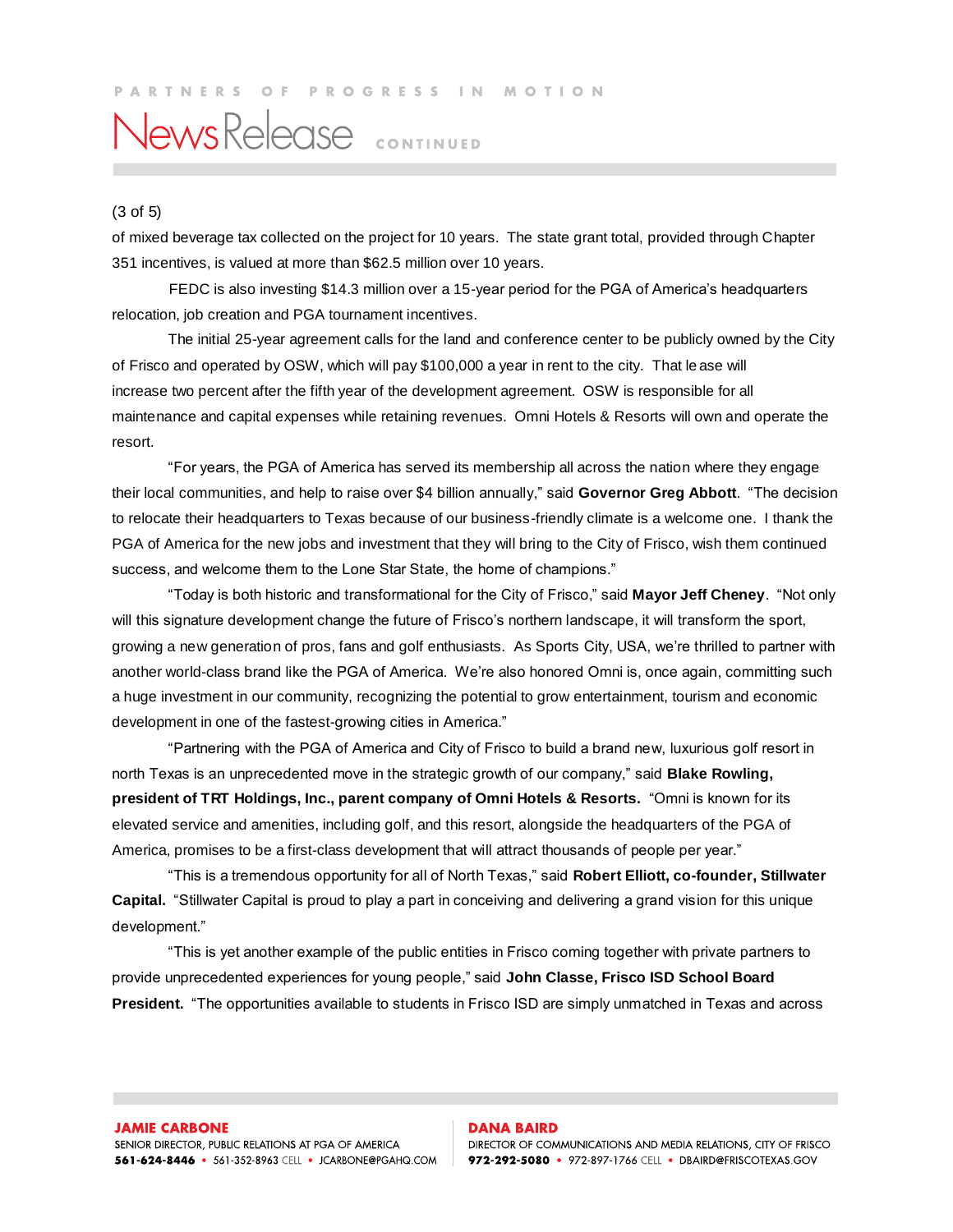#### PARTNERS OF PROGRESS IN MOTION

### News Release CONTINUED

#### (4 of 5)

the nation. We're excited about what this partnership means, not just for our students, but the community."

"As co-developers of Fields, Hunt Realty and Karahan Companies, along with our investors, are committed to creating a world-class, mixed-use planned community with the 2,500-acre Fields development, and we are proud to have facilitated the land sale for the new premier Omni Hotel, PGA of America headquarters and championship golf," said **Chris Kleinert, President of Hunt Realty Investments**. "We are thrilled to play a part in this transformational project in Frisco, and we welcome the PGA and its employees to Fields."

The golf courses are expected to open in summer 2022. The hotel, convention center, and other facilities are expected to open within six months of that date. The development will host the KitchenAid Senior PGA Championship in 2023.

#### \**Money Magazine* named the City of Frisco the *["2018 Best Place to Live in America"](http://time.com/money/collection/2018-best-places-to-live/)*.

*\*\*Economic impact study for the proposed hotel and convention center. Hotel & Leisure Advisors, October 2017 study.* 

#### **SUPPLEMENTAL QUOTES**

#### **SETH WAUGH, CEO – PGA of America**

"We welcome the opportunity to develop friendships and partnerships with the community and its residents, as well as across North Texas and throughout the state. We are grateful to the City of Frisco, the State of Texas and Omni Stillwater Woods for embracing our vision of creating a transformational headquarters that, together with our world-class partners, helps us advance our mission of serving our Members and growing the game," said **Seth Waugh, CEO, PGA of America**.

#### **RON PATTERSON, president, Frisco Economic Development Corporation**

"Having another corporate presence, especially one with such a nationally and internationally recognized brand like the PGA of America, continues to enhance Frisco's reputation as one of the most sought-after sports and business environments in the United States," said **Ron Patterson, president, Frisco Economic Development Corporation**. "The PGA will bring more jobs, as well as numerous PGA tournaments, to Frisco. Additionally, the PGA becomes the eighth professional sports organization to be headquartered in the city."

-more supplemental quotes-

**MEGHAN CONE** COMMUNICATIONS ASST. DIRECTOR, FRISCO ISD 469-633-6068 • CONEM@FRISCOISD.ORG